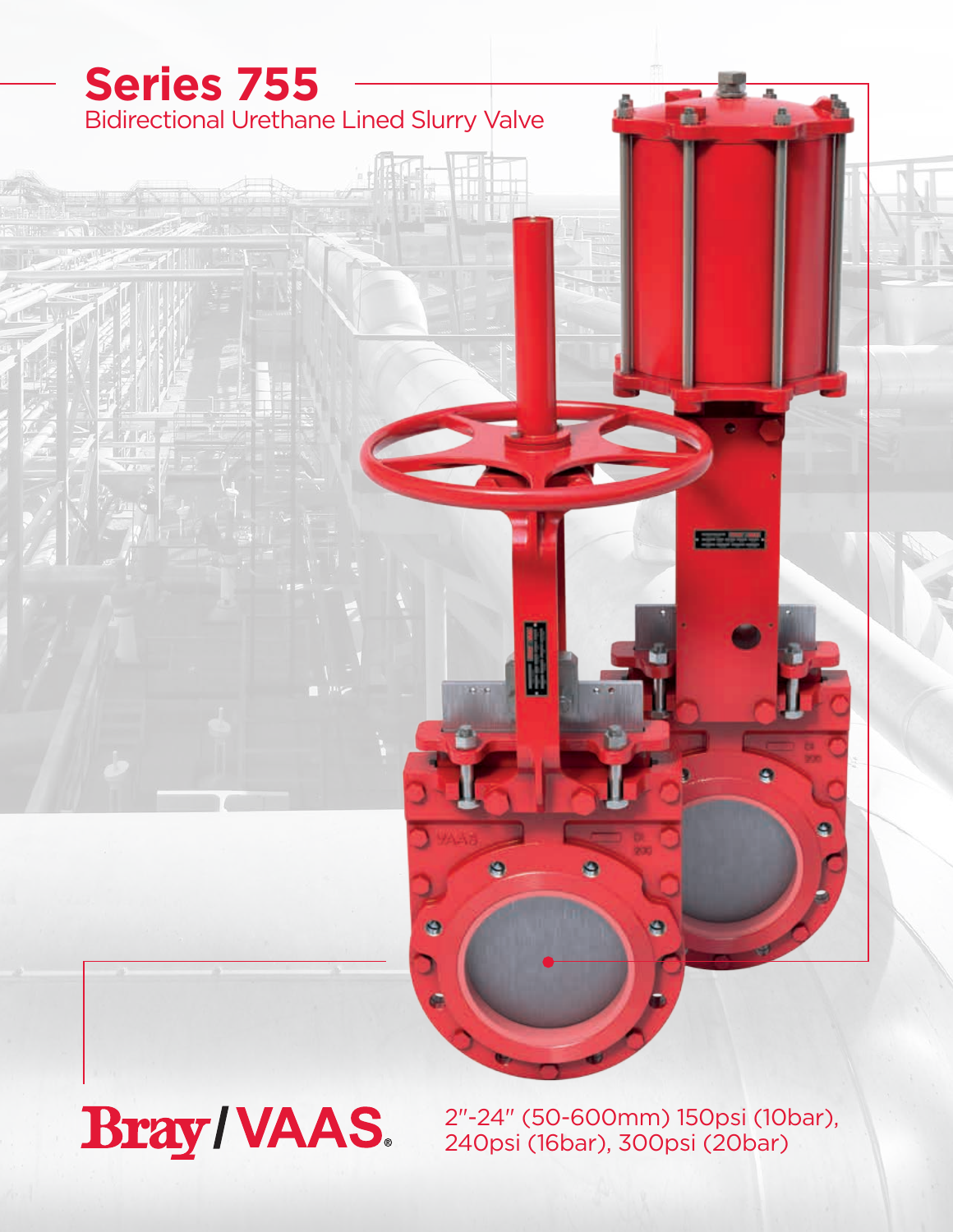## Bidirectional Urethane Lined Slurry Valve **Series 755**

The Bray/VAAS Series 755 features a field replaceable polyurethane bore liner making it an economical solution for abrasive applications. Utilizing the same robust steel reinforced perimeter seat as the Series 752 enables bidirectional zero leakage shutoff.

The replaceable steel reinforced perimeter seat is mechanically retained between both halves of the two-piece bolted body providing unsurpassed performance in the most demanding applications.

- Designed for easy, quick conversion between manual and pneumatic actuation. Featuring a lubricant injection port for continuous, smooth operation with minimal maintenance. **1**
- Clevis design and horizontal bolting **2** stabilizes gate ensuring proper alignment.
- **3** Standard multi-layer square packing with energized Quad seal provides exceptional gland sealing.
- Unrestricted flow path with minimal pressure drop achieved through full port valve design. **4**
- Replaceable steel reinforced elastomer perimeter seat ensures bidirectional zero leakage shutoff. **5**
- Two-piece bolted body for easy **6** maintenance and seat replacement.
- Polyurethane liner or rubber liner **6 7** bonded to both halves of the body (755P/755R) completely protects valve body from media.
- Polyurethane bore liner or rubber liner provides total protection from abrasive media. **8**



**1**

**2**

**3**

**4 5**

ā

**7**

**8**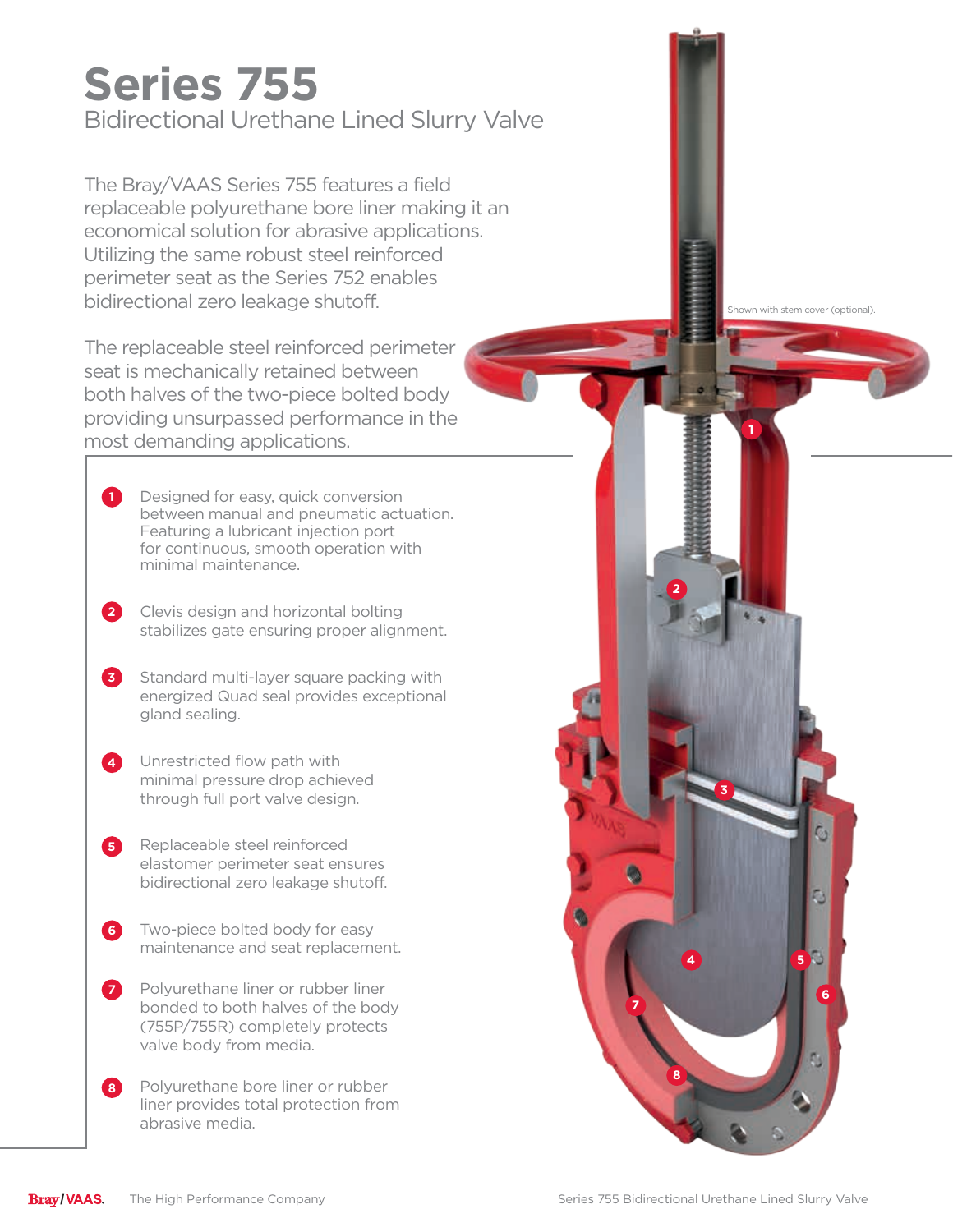### **Standard Construction**

| <b>Body</b>    |  |  |  | Gate Seat Stem Gland Packing                                               | <b>Topworks</b> |  |
|----------------|--|--|--|----------------------------------------------------------------------------|-----------------|--|
|                |  |  |  | CF8 304 Buna-N 304 304 PTFE impregnated synthetic fiber w/Quad seal Steel  |                 |  |
|                |  |  |  | CF8M 316 Buna-N 304 304 PTFE impregnated synthetic fiber w/Quad seal Steel |                 |  |
|                |  |  |  | WCB 304 Buna-N 304 WCB PTFE impregnated synthetic fiber w/Quad seal Steel  |                 |  |
| D <sub>l</sub> |  |  |  | 304 Buna-N 304 WCB PTFE impregnated synthetic fiber w/Quad seal Steel      |                 |  |

### **Actuator Options**

Direct Mounted Handwheel Standard (2"-10")

Bevel Gear Standard (12"-24") Pneumatic Hydraulic Electric

### **Body Options**

| <b>CF3M Stainless Steel</b> |
|-----------------------------|
| SAF 2205 Duplex             |
| SAF 2507 Duplex             |

Additional material options may be available upon request. Consult factory for availability.

### **Gate Options**

304, 316, 317 Stainless Steel SAF 2507 Duplex SAF 2205 Duplex 17-4PH Stainless Steel Hastelloy® C Monel®

### **Specifications & Standards**

Pressure Rating

Size Range 2" to 24" (50 - 600mm) 150psi (10bar), 240psi (16bar), 300psi (20bar) Body Style Two-piece bolted (Wafer)

| <b>Seat Options</b>         |
|-----------------------------|
| Buna-N -35°-194°F/-37°-90°C |

# EPDM -65°-248°F/-54°-120°C Viton® -15°-392°F/-26°-200°C

### **Packing Options** PTFE impregnated

| synthetic fiber<br>w/Quad seal | xx°C /xx°F |
|--------------------------------|------------|
| Elastomer<br>Buna-N Quad       | 90°C/194°F |
| Viton Quad Seal 200°C/392°F    |            |

| Design        | Manufacturer Standard             |
|---------------|-----------------------------------|
| Testing       | MSS SP-81                         |
| Face-to-face  | MSS SP-81 (150psi, 240psi models) |
| Certification | Canadian CRN                      |
| Drilling*     | <b>ASME B16.5 CL150</b>           |

<sup>\*</sup>Additional drilling options available. Consult factory for availability.

### **Dimensions**

**Weights**

HANDWHEEL

PNEUMATIC ACTUATOR

**SIZE**

GEAR OPERATOR

| in.<br>mm            | Α    | в     | C     | D     | Е     | F     | G     | н     |       | J     |
|----------------------|------|-------|-------|-------|-------|-------|-------|-------|-------|-------|
| $\overline{2}$       | 1.89 | 4.76  | 3.62  | 13.33 | 15.87 | 7.99  | 18.41 |       |       |       |
| 50                   | 48   | 121   | 92    | 379   | 403   | 203   | 510   |       |       |       |
| 3                    | 2.01 | 6.02  | 5.00  | 15.71 | 18.49 | 7.99  | 21.84 |       |       |       |
| 80                   | 51   | 153   | 127   | 419   | 470   | 203   | 575   |       |       |       |
| $\blacktriangleleft$ | 2.01 | 7.52  | 6.18  | 17.73 | 22.73 | 10.00 | 25.24 |       |       |       |
| 100                  | 51   | 191   | 157   | 510   | 577   | 254   | 701   | $-$   |       |       |
| 6                    | 2.24 | 9.53  | 8.50  | 22.36 | 28.74 | 11.77 | 33.41 |       |       |       |
| 150                  | 57   | 242   | 216   | 622   | 730   | 299   | 903   |       |       |       |
| 8                    | 2.76 | 11.77 | 10.63 | 24.95 | 35.28 | 15.98 | 40.06 |       |       |       |
| 200                  | 70   | 299   | 270   | 703   | 896   | 406   | 1086  |       |       |       |
| 10 <sup>°</sup>      | 2.76 | 14.25 | 12.76 | 31.51 | 40.67 | 15.98 | 50.07 | 44.27 | 12.05 | 20.00 |
| 250                  | 70   | 362   | 324   | 800   | 1033  | 406   | 1272  | 1125  | 306   | 508   |
| 12                   | 2.99 | 17.01 | 14.76 |       |       |       | 55.72 | 51.61 | 12.05 | 20.00 |
| 300                  | 76   | 432   | 375   |       |       |       | 1415  | 1311  | 306   | 508   |
| 14                   | 2.99 | 18.74 | 16.26 |       |       |       | 59.99 | 56.59 | 12.05 | 20.00 |
| 350                  | 76   | 476   | 413   |       |       |       | 1524  | 1437  | 306   | 508   |
| 16                   | 3.50 | 21.26 | 18.50 |       |       |       | 70.46 | 62.83 | 12.99 | 20.00 |
| 400                  | 89   | 540   | 470   |       |       |       | 1790  | 1596  | 330   | 508   |
| 18                   | 3.50 | 22.76 | 21.00 |       |       |       | 77.64 | 69.59 | 12.99 | 20.00 |
| 450                  | 89   | 578   | 534   |       |       |       | 1972  | 1768  | 330   | 508   |
| 20                   | 4.49 | 25.00 | 22.99 |       |       |       | 86.14 | 81.10 | 13.46 | 20.00 |
| 500                  | 114  | 635   | 584   |       |       |       | 2188  | 2060  | 342   | 508   |
| 24                   | 4.49 | 29.53 | 27.24 |       |       |       | 99.08 | 94.15 | 13.46 | 20.00 |
| 600                  | 114  | 750   | 692   |       |       |       | 2517  | 2392  | 342   | 508   |

**in 2 3 4 6 8 10 12 14 16 18 20 24 mm 50 80 100 150 200 250 300 350 400 450 500 600**

lb <sup>37</sup> <sup>44</sup> <sup>53</sup> <sup>88</sup> <sup>139</sup> <sup>181</sup> –– –– –– –– –– –– kg <sup>17</sup> <sup>20</sup> <sup>24</sup> <sup>40</sup> <sup>63</sup> <sup>82</sup>

lb 55 73 106 128 205 247 428 721 937 1151 1318 1554 kg 25 33 48 58 93 112 194 327 425 522 598 705

lb –– –– –– –– <sup>194</sup> <sup>254</sup> <sup>309</sup> <sup>474</sup> <sup>664</sup> <sup>884</sup> <sup>1076</sup> <sup>1305</sup> kg 88 115 140 215 301 401 488 592



**Pneumatic Actuator**



**Bray/VAAS.** 

Approximate weights shown. Consult factory for additional configurations.

Above table is applicable for 10-16 bar. For 20 bar consult factory.